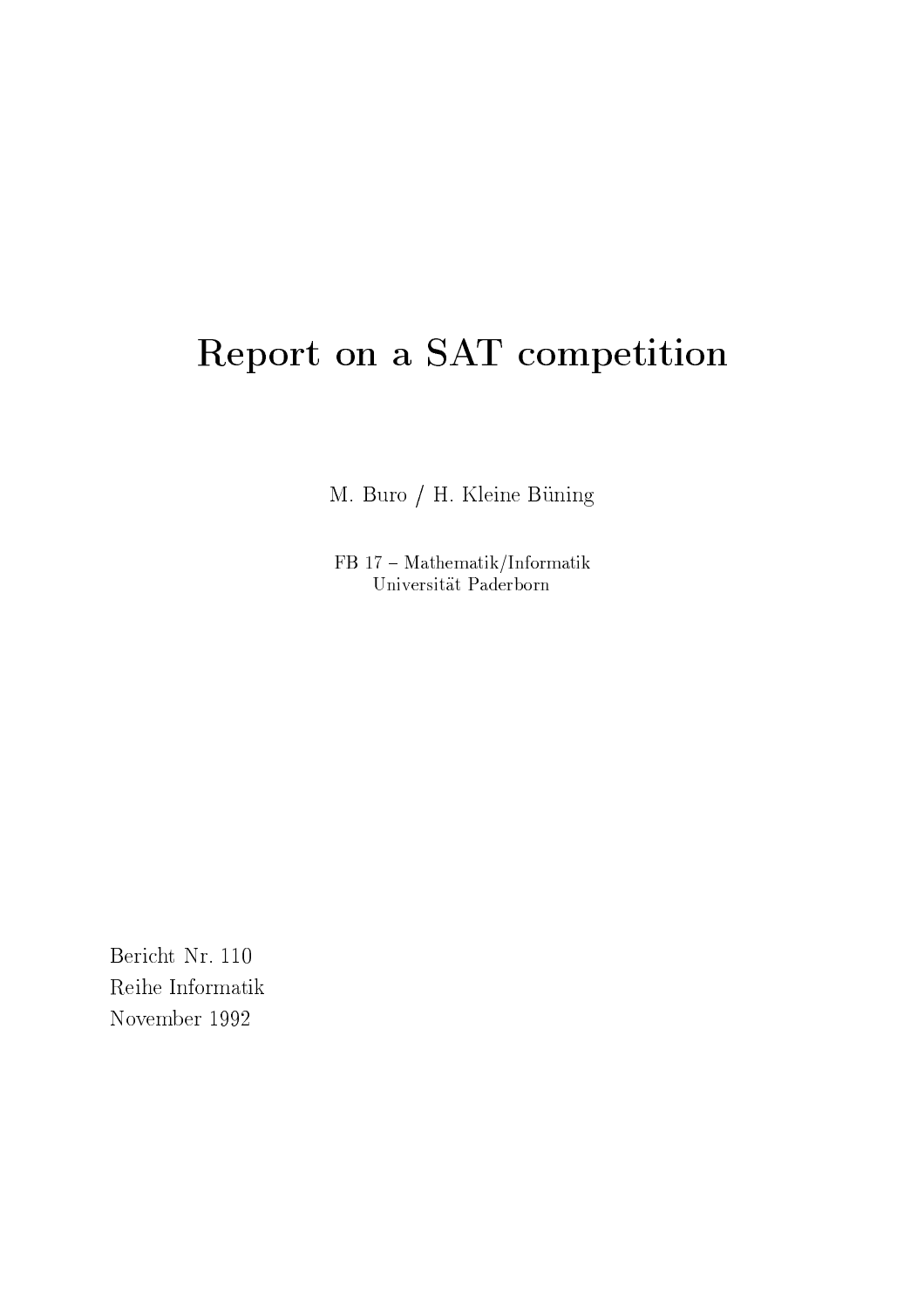# Report on a SAT competition

Michael Buro, Hans Kleine Büning

 $FB 17 - Mathematik/Informatik$ Universität Paderborn Postfach 1621  $D-4790$  Paderborn (Germany) E-mail: kbcsl@uni-paderborn.de

### Abstract

We present the results of a SAT competition organized in 1991/92 at the University of Paderborn. Here we asked for programs solving the satisfiability problem for formulas in conjunctive normal form.

#### $\mathbf{1}$ Introduction

Several calculi and algorithms have been developed in order to solve the NP-complete [Coo71,GaJo79] satisfiability problem for propositional formulas, i.e. to decide whether or not there is a truth value assignment satisfying the given formula.

A lot of papers have been published investigating the pros and cons of the different approaches. Some of them compare the minimal proof length of proof systems like resolution, cutting plane etc. and look for formulas which are hard to decide. Another approach is the average case analysis which has been carried out mainly for Davis-Putnam [DaPu60] algorithms. A few papers contain experimentally results discussing for which formulas one algorithm is better than another algorithm.

We were looking for the *quickest* program solving the satisfiability for formulas in conjunctive normal form. Obviously, what quickest program means, depends essentially on the set of formulas we use for the evaluation. We randomly generated a set of formulas which fulfill some properties and the quickest program has been determined by adding the time the programs needed for deciding the satisfiability of these formulas. In order to avoid the difficulties with programs written in different programming languages, we asked for programs written in the C programming language. We acknowledge gratefully the sponsorship of the competition by IBM Germany.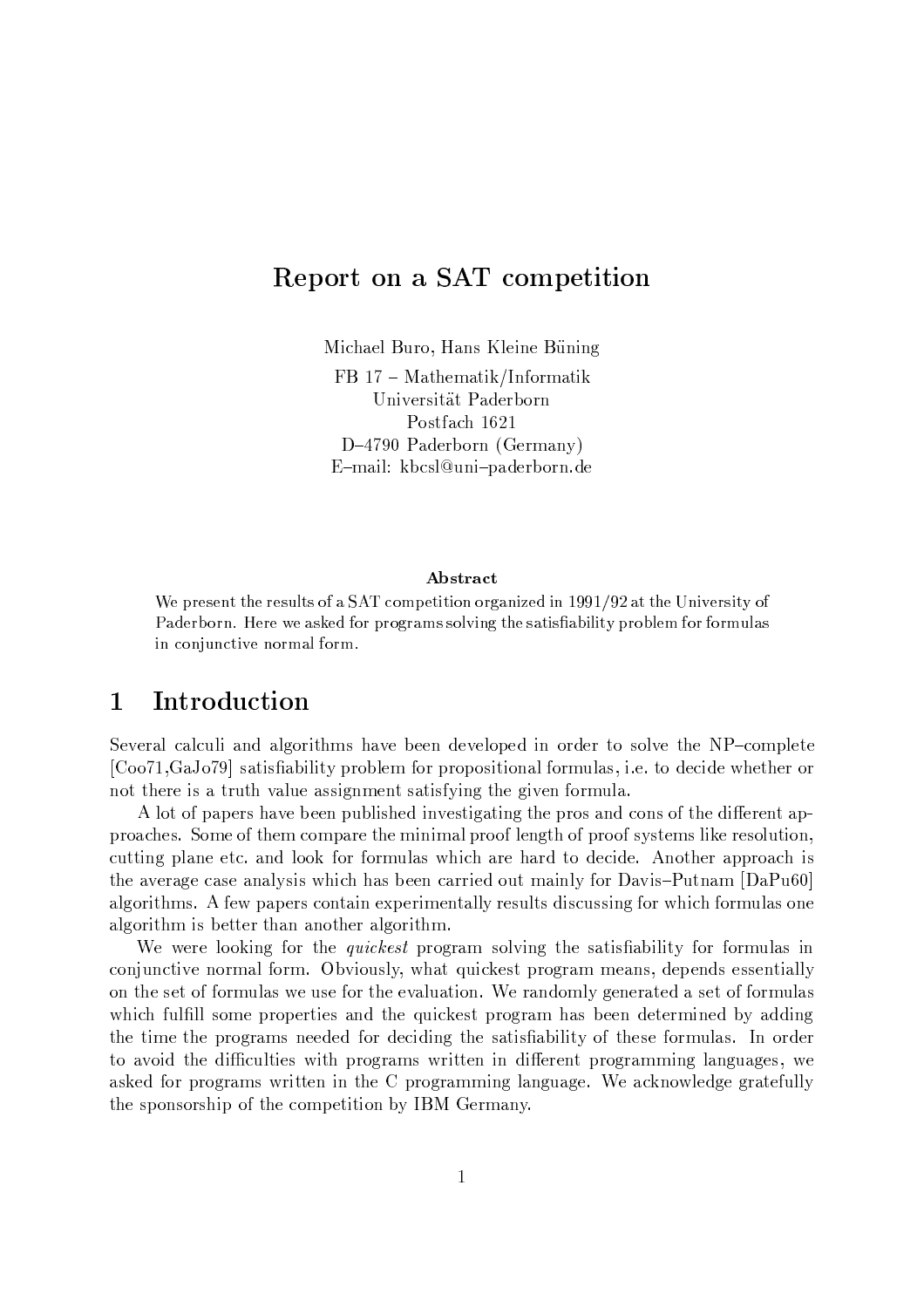#### Terms of participation  $\overline{2}$

The submitted programs for deciding the satisfiability of CNF formulas had to be implemented in the Kernighan/Ritchie or ANSI C programming language. The documented source code was accepted as an ASCII textfile on a 3 1/2 " MS DOS diskette. Data or object files were not allowed. The module was compiled and linked to a test program which firstly called init\_sat(). Here, some data could be initialized. Then, sat() was called several times to decide respectively the satisfiability of a CNF formula. The starting address of the character string which encodes the formula in question was given to  $sat()$ . The return value had to be  $0$  if the formula was not satisfiable. Otherwise,  $\text{sat}()$  had to yield a value not equal to 0. The formulas had the following syntax:

|  | formula $\rightarrow$ clause $\sqrt{0}$   clause formula     |
|--|--------------------------------------------------------------|
|  | clause $\rightarrow$ '('literalseq')'                        |
|  | literalseq $\rightarrow$ literal literal ', 'literalseq      |
|  | $\text{literal} \rightarrow \text{variable}$ $\sim$ variable |

Variables were encoded as decimal numbers in the range of 1 to 1000. For example, the  $\sqrt{0}$  terminated C character string "(-1,2,-3)(4,-1)(2)(103,103,2)" is a formula. It describes the Boolean formula  $(\bar{x}_1 \vee x_2 \vee \bar{x}_3) \wedge (x_4 \vee \bar{x}_1) \wedge (x_2) \wedge (x_{103} \vee x_{103} \vee x_2)$  in a compressed form.

#### 3 Test formulas

In order to determine the speed of the algorithms, we generated seven groups of formulas with 40 CNF formulas each. Groups 1..6 consisted of formulas with clauses of constant length  $(3.8)$ , variables were negated with probability  $1/2$ , there was no double occurrence of variables in a clause, and the clauses were uniformly distributed. In group 7 the clause lengths varied according to a special distribution (see below) and each literal in a clause was uniformly distributed. The number of variables and clauses was chosen empirically such that in each group formulas were satisfiable with probability  $\approx 1/2$  and solvable in approximately equal times using our SAT solver which is a Davis-Putnam implementation. Due to the enormous differences of running time, we used two sets of test formulas to get a ranking of more than six participants. Here are the parameter sets for the seven times two groups:

|      |                                                 |                 | Groups 10 |                |     |                                                                                                                |       |       |  |
|------|-------------------------------------------------|-----------------|-----------|----------------|-----|----------------------------------------------------------------------------------------------------------------|-------|-------|--|
|      | Clause length                                   |                 | 4         | 5              |     |                                                                                                                |       |       |  |
| hard |                                                 | $\parallel$ 215 |           |                |     |                                                                                                                |       | 27    |  |
|      | $\frac{\# \text{Variables}}{\# \text{Classes}}$ | $\parallel$ 920 |           |                |     | $\begin{array}{ c c c c c }\hline 87 & 55 & 40 & 32 \ \hline 860 & 1,163 & 1,745 & 2,807 \ \hline \end{array}$ |       | 4,831 |  |
|      |                                                 |                 |           |                |     |                                                                                                                |       |       |  |
|      | Clause length $\parallel$                       |                 | 4         | $\mathfrak{d}$ |     |                                                                                                                |       |       |  |
| easy | #Variables                                      | 120             | 48        | 29             | 21  |                                                                                                                | 16    | 13    |  |
|      | $#$ Clauses                                     | 510             | 487       | 621            | 924 |                                                                                                                | 1,460 | 2,325 |  |

 $1 \quad C$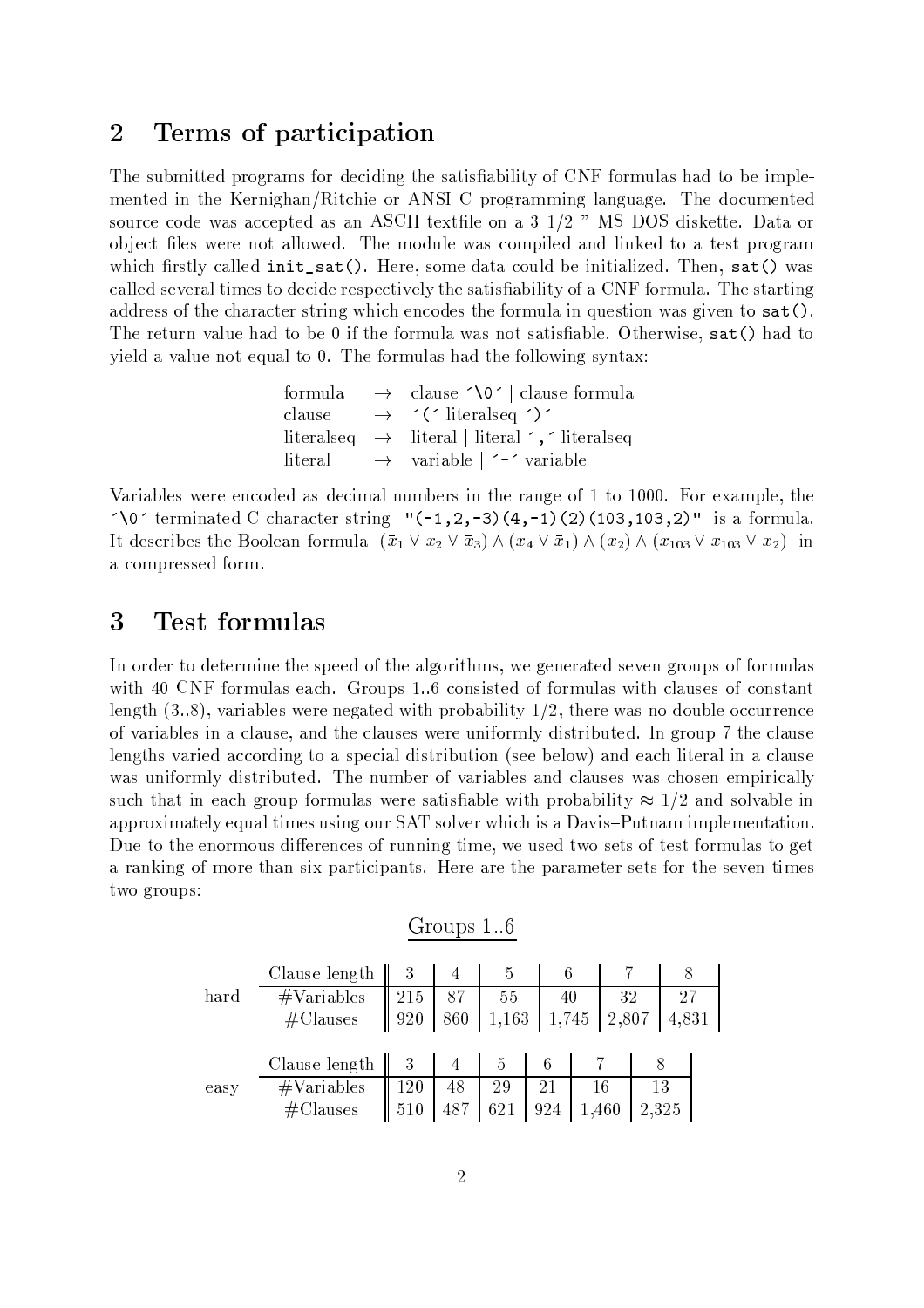### Group 7

|  | $-110$ variables and 2175 clauses<br>hard - Clause lengths 310 uniformly distributed with Prob. 0.99,<br>$50100$ with Prob. $0.01$ |
|--|------------------------------------------------------------------------------------------------------------------------------------|
|  | - 55 variables and 1087 clauses                                                                                                    |
|  | easy - Clause lengths 3.10 uniformly distributed with Prob. 0.99,                                                                  |

Evaluation and results

Hard formulas

 $\overline{4}$ 

25..50 with Prob. 0.01

### The closing date of the competition was April, 2nd. 1992. An international field of 36 authors took part. After a simple check, it turned out that at least 26 programs were incorrect due to a wrong syntax (e.g.  $C++$  Code), wrong return values, illegal pointer references etc. Many programs had been developed using MS DOS which doesn't recognize the latter faults. Since we wanted to determine running times of more than ten programs, the authors of the wrong solvers got the chance to correct their code up to May, 30th. We received 25 corrected programs, such that 35 programs took part in the second round.

The programs were compiled on a UNIX Workstation and linked to a test program which provided the ASCII representation of the formulas to the program in question. Again, some of them failed to solve easy test formulas like  $(1,2)(-1,2)(1,-2)(-1,-2)^n$ . To our surprise, many programs exceeded the estimated running time by orders of magnitudes while trying to solve the hard formulas. Therefore, a second set of much easier formulas were generated to get a ranking of more than six programs. While testing the hard formulas, three programs failed and only six had acceptable running times with respect to the fastest program. The other programs were aborted after 125,000 seconds CPU time. While solving the easy formulas, four programs stopped, due to a segmentation fault and ten entries had running times under 25,000 seconds. The following tables show the running times in detail:

Easy formulas

| Participant | Time in seconds | Participant       | Time in seconds |
|-------------|-----------------|-------------------|-----------------|
| Böhm        | 19,255          | Böhm              | 268             |
| Stamm       | 23,667          | Stamm             | 298             |
| Eisele      | 40,400          | Eisele            | 436             |
| Dörre       | 43,015          | Dörre             | 480             |
| Pretolani   | 76,464          | Durdanovic        | 670             |
| Purdom      | 120,961         | Pretolani         | 680             |
|             |                 | Purdom            | 717             |
|             |                 | Dunker/Bauerfeind | 1,539           |
|             |                 | Burghardt         | 10,949          |
|             |                 | Lippold           | 12,444          |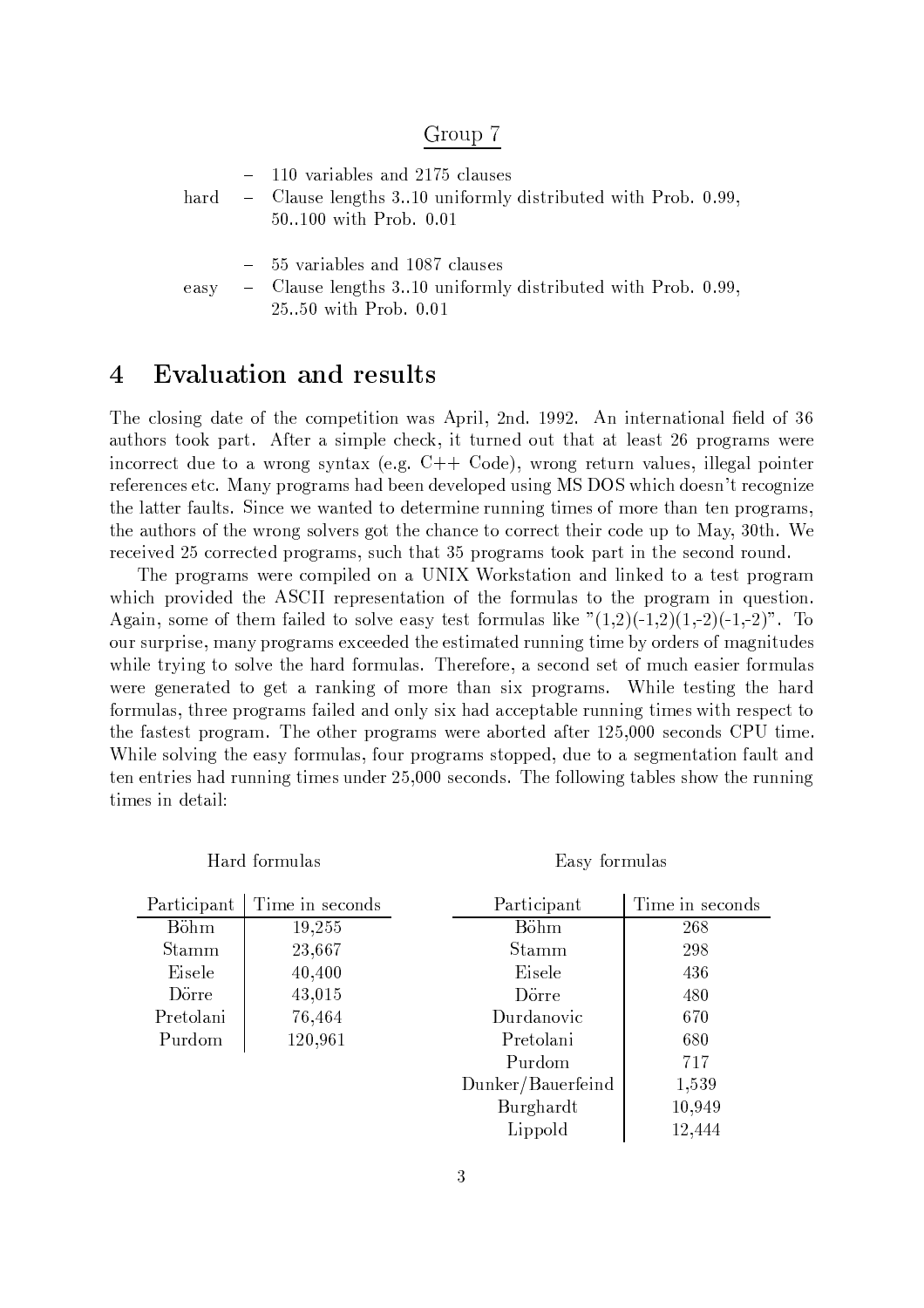$\mathbb{R}$  as a constant of  $\mathbb{R}$  as a constant  $\mathbb{R}$  . The constant of  $\mathbb{R}$ solved the hard formulas in a reasonable amount of time and only ten programs solved the easy set of formulas. Taking into account the results of the programs for the two sets, one gets the following ranking of the top ten entries:

|                | Böhm                   |
|----------------|------------------------|
| $\overline{2}$ | $\operatorname{Stamm}$ |
| 3              | Eisele                 |
| $\overline{4}$ | Dörre                  |
| $\overline{5}$ | Pretolani              |
| $\overline{6}$ | Purdom                 |
| 7              | Durdanovic             |
| 8              | Dunker/Bauerfeind      |
| 9              | Burghardt              |
| 10             | Lippold                |

#### $\overline{5}$ J-J »UJ,T @,

In this section the authors of the first six entries give insight into their programs.

#### $5.1$   ! #"#\$%& ' ()\$ # #"

>A@ 9 <sup>Z</sup> N]GWX@!O+\*[4 Nb>VB \ iD0Z <pOq@bZA "=N8L <sup>&</sup>lt; NbOEFDGK=?>A@¥(bOqN\* "EN^L \_OQN8LcF EI@]FX@YKVB@8X@uO:DSK .R\ IZ[ZQ@,aANbOLcF >A@¦EVOQNo(bO[<8BZ,\*[4Nb>+B \ .<^K+a-\* =q<^BCB NbK"8aMD¢y@!OpF O,F =F=?>A@ >A@, VO[D0ZE=ED!Z =?>+<!= have been used, the data structures as well as the main program are identical in both implementations.

### SAT solver "Böhm" (Max Böhm)

 $\overline{a}$  and  $\overline{a}$  and  $\overline{a}$  and  $\overline{a}$  and  $\overline{a}$  and  $\overline{a}$  and  $\overline{a}$ has been enhanced by some heuristics for the selection of variables. The algorithm operates on optimized data structures allowing time efficient access operations.

### Algorithm

-NCZEN`SWX@ NbO <sup>=</sup> NjZQDGBE)SD L8 <sup>&</sup>lt; L0NbOqB " <p@p IZQ@ =?>A@ L0N`GN]lDGK9(R<`E9EVOqNX<\*[> <sup>&</sup>gt;

- 1. If F is empty, then return (input formula is satisfiable). If there exists an empty clause, then backtrack.
- 2. Literals in clauses of length one gets the truth value  $true$ . (unit-clause-rule).

<sup>&</sup>lt;sup>1</sup>This research was supported by the state of Nordrhein-Westfalen in the Forschungsverbund Paralleles  $Rechnen$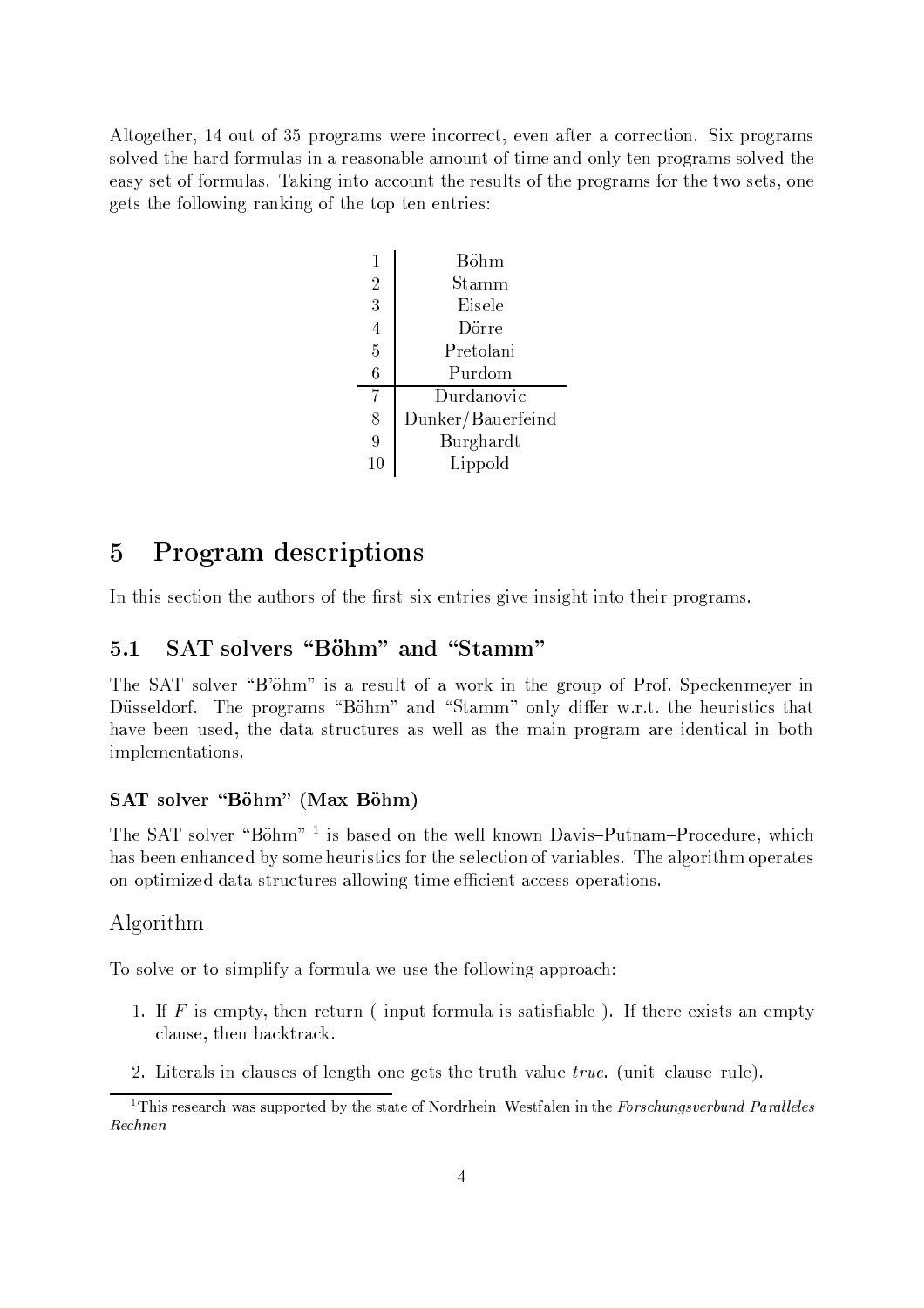- 3. Literals appearing positively (negatively) only in the formula, are assigned true  $(false)$ . (pure-literal-rule)
- 4. A literal x is chosen using a heuristic approach. x is assigned first by the value true, then by the value *false*. The two simplified formulas are solved recursively.

### Heuristics

The idea of the heuristic used in step 4 is based on the idea of selecting a literal for assignment occurring as often as possible in the shortest clauses of the formula. Therefore, a shortest clause is either removed or reduced in size by one. Performing this step a few times, clauses of length 1 will result often, hence the formula collapses fast.

In detail, a literal x with maximal vector  $(H_1(x), H_2(x), \ldots, H_n(x))$  under the lexicographic order is chosen, where

$$
H_i(x) = \alpha \, max(h_i(x), h_i(\bar{x})) + \beta \, min(h_i(x), h_i(\bar{x})),
$$

and  $h_i(x)$  is the number of clauses of length i, which contain x (lexicographic heuristic). Note that  $H_i(x) = H_i(\bar{x})$ , therefore x is chosen only if  $\sum_i h_i(x) \geq \sum_i h_i(\bar{x})$ . In the implementation we have chosen  $\alpha = 1$  and  $\beta = 2$ .

### Data Structures

To get time efficient access operations, we have developed an optimized data structure:

- The formula is stored as a list of clauses (ordered by clause length). Direct access to parts of the formula with constant clause length  $k$  is supported.
- A clause is represented by a list of its literals.
- For each literal  $x$  a list of clauses containing  $x$  exists.

This data structure allows to assign a literal x with the value true in time  $O(\sum_{c \in F: x \in c} |c| +$  $\sum_{c \in F: \bar{x} \in c} 1$  (with the value *false* in time  $O(\sum_{c \in F: x \in c} 1 + \sum_{c \in F: \bar{x} \in c} |c|)$ , resp.). It is important to note that the space needed to store the resulting formula is reduced by the same size.

Using suitable pointer techniques in the removed parts of the formula, it is possible to restore the initial formula after many assignments, using reverse operations in reverse order. This needs the same amount of time (!) as previously needed by assigning the literals, only. We mention that this also results in linear space complexity in the size of the actual formula.

Address: M. Böhm, Universität Düsseldorf, E-mail: boehm@engels1.cs.uni-duesseldorf.de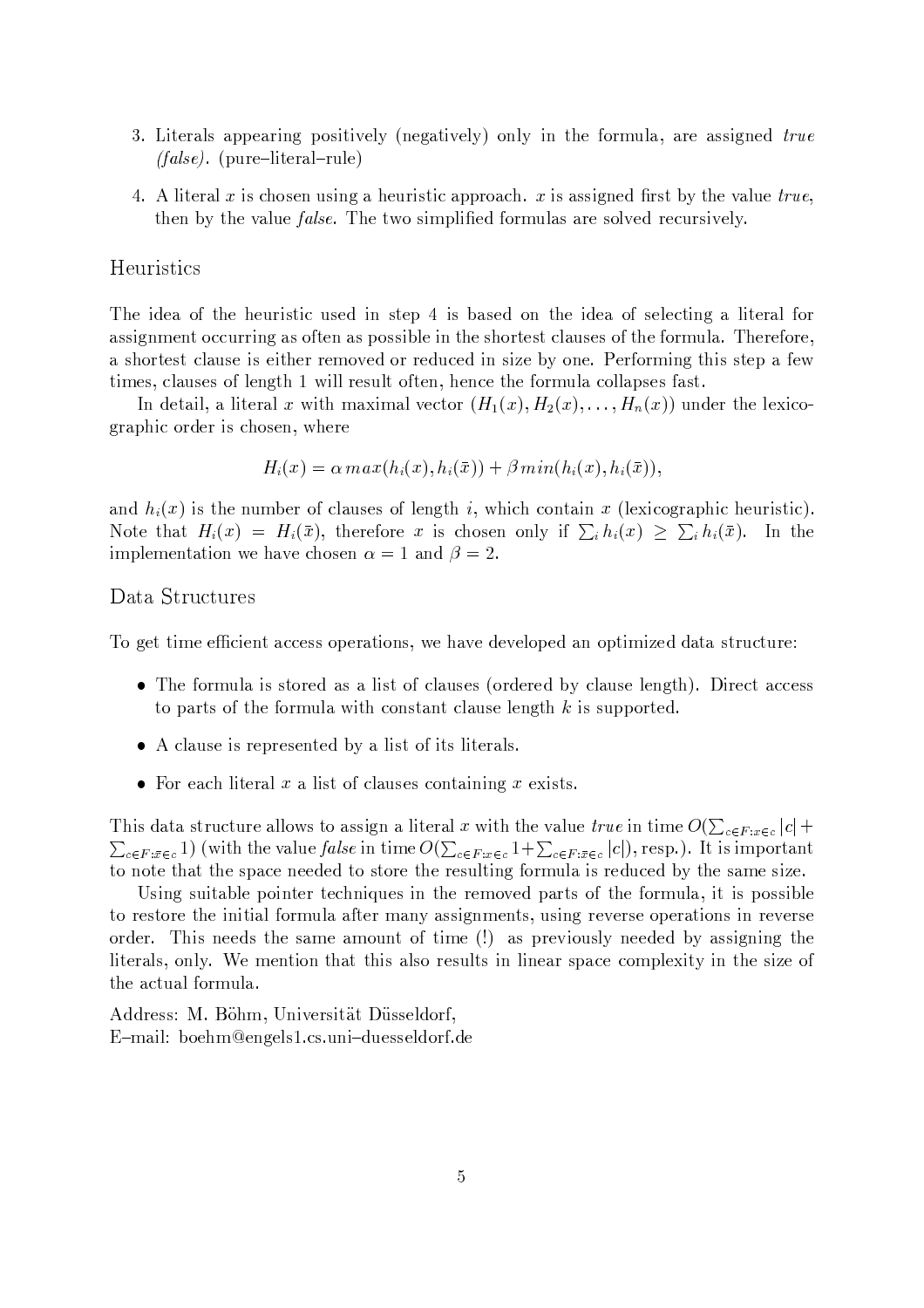### **SAT** solver "Stamm" (Hermann Stamm)

The program "Stamm" is based on the program "Böhm" but additionally uses the following 2–SAT procedure (executed between step 2 and step 3 of program "Böhm"):

- The implication graph G is built using the 2-SAT part  $F_2 = \{c \in F : |c| = 2\}$  of the formula. This means for each clause  $(x, y) \in F_2$  that G contains the edges  $\bar{x} \to y$ and  $\bar{y} \to x$ .
- The strongly connected components (scc) of  $G$  are determined (in linear time). If a scc contains both a literal x and its complement  $\bar{x}$ , the actual formula F will be unsatisfiable, otherwise the literals of each scc are identified.
- The resulting (directed acyclic) graph  $G'$  is searched for paths from a literal x to its complement  $\bar{x}$ . If such a path exists, we have to assign *false* to x, true to  $\bar{x}$  and all literals reachable from  $\bar{x}$  have to be assigned true.

Tests have shown that the sizes of the search trees due to the additional 2-SAT procedure is reduced by about 50% compared with the program "Böhm". In contrast to the program "Böhm", however, caused by the 2-SAT procedure, there is no longer a linear relation between the time spent for evaluating a single vertex of the search tree and the amount of size reduction of the formula. For that reason, the overall running time of solver "Stamm" is a bit slower than of solver "Böhm" if the input consists of random formulas (formulas of a special structure are sometimes solved faster).

Address: H. Stamm, Universität Bonn,

E-Mail: hermann@holmium.informatik.uni-bonn.de

#### SAT solvers "Eisele" and "Dörre"  $5.2$

### **Basic version (Andreas Eisele)**

The submitted program tries to find a satisfying variable assignment by means of systematic testing and backtracking. For a given formula the following steps are performed as long as possible:

- If the formula contains a unit clause the corresponding variable is instantiated. Therefore other clauses in which this variable appears in the same polarity are already satisfied and can be ignored for further processing. Occurrences of the variable in reverse polarity are removed from the containing clauses. If this leads to new unit clauses, these are treated accordingly.
- The appearance of an empty clause indicates a contradiction. All modifications done starting from the last choice-point are withdrawn and the other branch of this choice is investigated. If no choice-point remains, the formula cannot be satisfied.
- If all occurrences of a variable have the same polarity, an appropriate value can be assigned to the variable without loss of generality. Thus, all clauses with the same variable can be ignored.
- If no open clause remains, a solution has been found.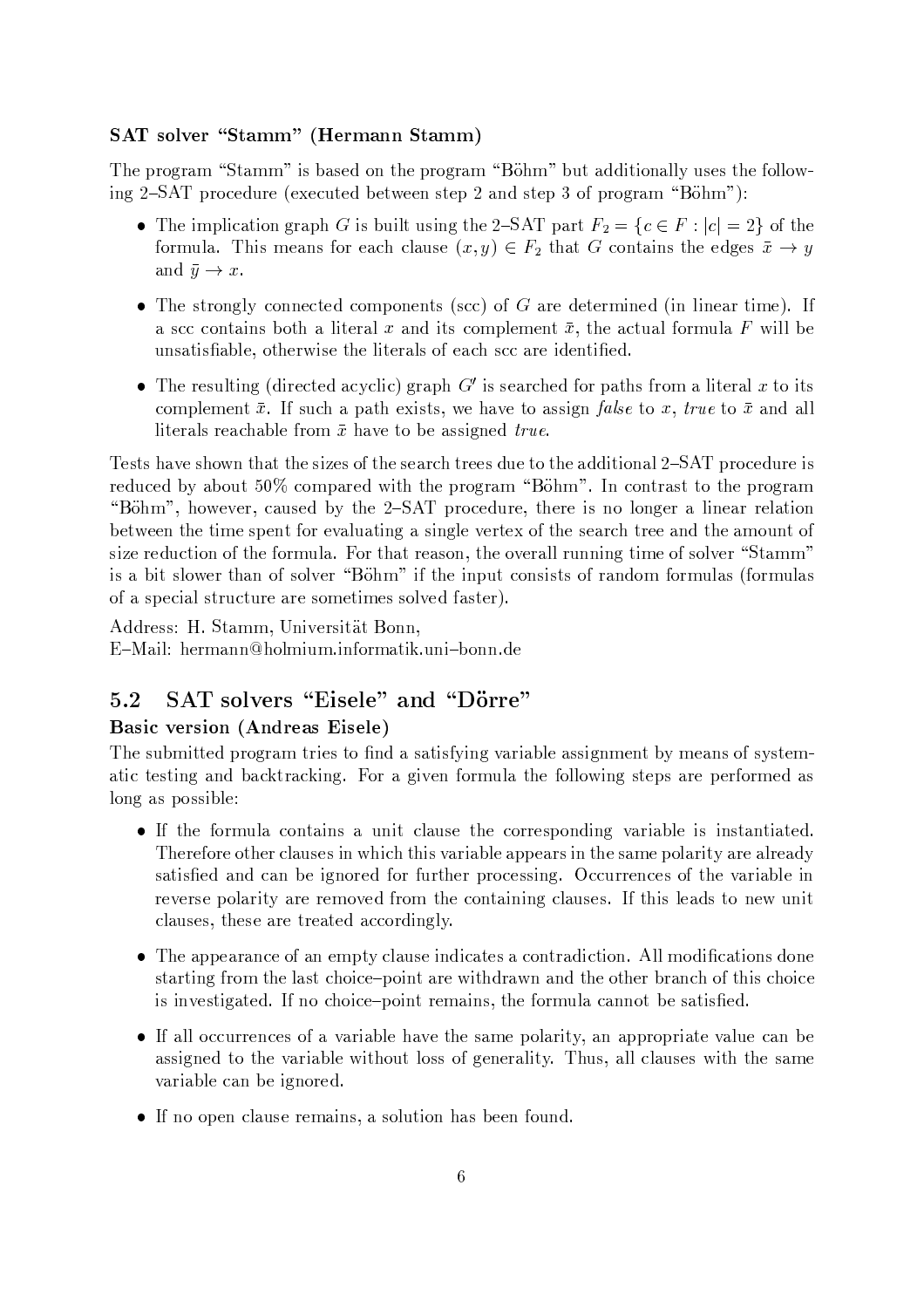If none of the above conditions apply for a heuristically chosen variable, a choice point will be introduced and both assignments will be tried. The heuristic method tries to locate variables whose assignment simplifies maximally the remaining formula. We use a weighted number of occurrences, whereas occurrences in two-literal clauses count more  $\blacksquare$ estimated chance of success will be treated first. For satisfiable formulas, this can — in =?>A@<]WX@YO[<`(P@- OQ@Pa \$@ =>M@ LO[<\*u= DSNbKCN8L{=?>A@ ZQ@P<^O <sup>&</sup>gt; Z7E <\*@ =?>+<!=l>V<PZ =ENRc @ =qO[<!WX@!O[ZQ@PaF

In order to execute this process in an efficient way, we use data structures which L<\*DGDG=q<!=E@U=>M@ <o,@PZ[Z N^L&=?>M@ L0N]=SN]lDGK9( DGKML0NPOQBj<]=EDSNbK <sup>&</sup>gt;

- $\Pi = \begin{bmatrix} 1 & 1 & 0 & 0 \end{bmatrix}$  for  $\begin{bmatrix} 1 & 1 & 1 & 1 \end{bmatrix}$  . The contract  $\begin{bmatrix} 1 & 1 & 1 \end{bmatrix}$  is a sequence of  $\begin{bmatrix} 1 & 1 & 1 \end{bmatrix}$ (already satisfied or still open) and the number of literals which are still satisfiable.
- For each occurring variable: Lists of clauses with positive and negative occurrences, respectively, the number of positive and negative occurrences in clauses which are still open, and the same numbers restricted to occurrences in binary clauses.

 DSK;@RBCNAaMD!<!= DSNbKIZ <sup>=</sup> <sup>N</sup> =?>A@bZQ@jaA<]=q< <sup>Z</sup> =QOc "u=7 +OQ@PZ >V<!WX@ =ENicI@»lDG=?>+aMO[<]lKaX VO[DGK9( cI<\*[FM=qO[<oFADGK9("! all such modifications are recorded in an undo-stack.

Address: A. Eisele, Universität Karlsruhe, E-mail: eisele@ira.uka.de

#### $\mathcal{O}$  :  $\mathcal{O}$  +  $\mathcal{O}$  +  $\mathcal{O}$  +  $\mathcal{O}$  +  $\mathcal{O}$  +  $\mathcal{O}$  +  $\mathcal{O}$  +  $\mathcal{O}$  +  $\mathcal{O}$  +  $\mathcal{O}$  +  $\mathcal{O}$  +  $\mathcal{O}$  +  $\mathcal{O}$  +  $\mathcal{O}$  +  $\mathcal{O}$  +  $\mathcal{O}$  +  $\mathcal{O}$  +  $\mathcal{O}$  +  $\mathcal{O}$  +

This modification uses a limited amount of forward checking in order to immediately recognize a situation in which for some variable only one assignment may still lead to a solution and in which this can be found out without introducing new choice points. Only when this check does not reveal such a forced variable assignment, the guessing of a (heuristically good) variable assignment continues.

The following measures are taken in order to reduce the costs of these tests.

- 1. To check a truth value B for a variable V we only consider the current binary clauses. The set of literals which are forced to be true if  $V = B$ , is calculated and checked L0NPOl<EI<8DGO 9F <sup>Z</sup> ZENXNbK <bZ Z7 \$><yEI<8DGO D0ZL0No MK+a!M=>M@ <PZ[ZQD=(PKVB@YKM= ¤!<^Kjc @ rejected.
- 2. This check is only performed on a variable which occurs in a clause which has become binary since the last choice point and only if that variable occurs positively as well as negatively in some binary clause. A stack of the variables satisfying this condition is maintained. The variables of this stack are treated (unless they have been bound meanwhile) just before the introduction of a choice point would be necessary.

48 =?>+D0ZN]EV=EDGBCD 8<!= DSNbK ! L0NPOQB "<bZlDS=?> @,¨\$P= ZQDGWX@,8UcVDSKV<8OL8 <sup>P</sup> <P ZQ@bZ4\_-]9 &:a!<8KcI@ aX@!=E@!OQBȣ ined without any guessing. Also in the case where binary and longer clauses are mixed  $\blacksquare$ leading often to a significant improvement of efficiency.

Address: J. Dörre, Universität Stuttgart, E-mail: jochen@adler.ims.uni-stuttgart.de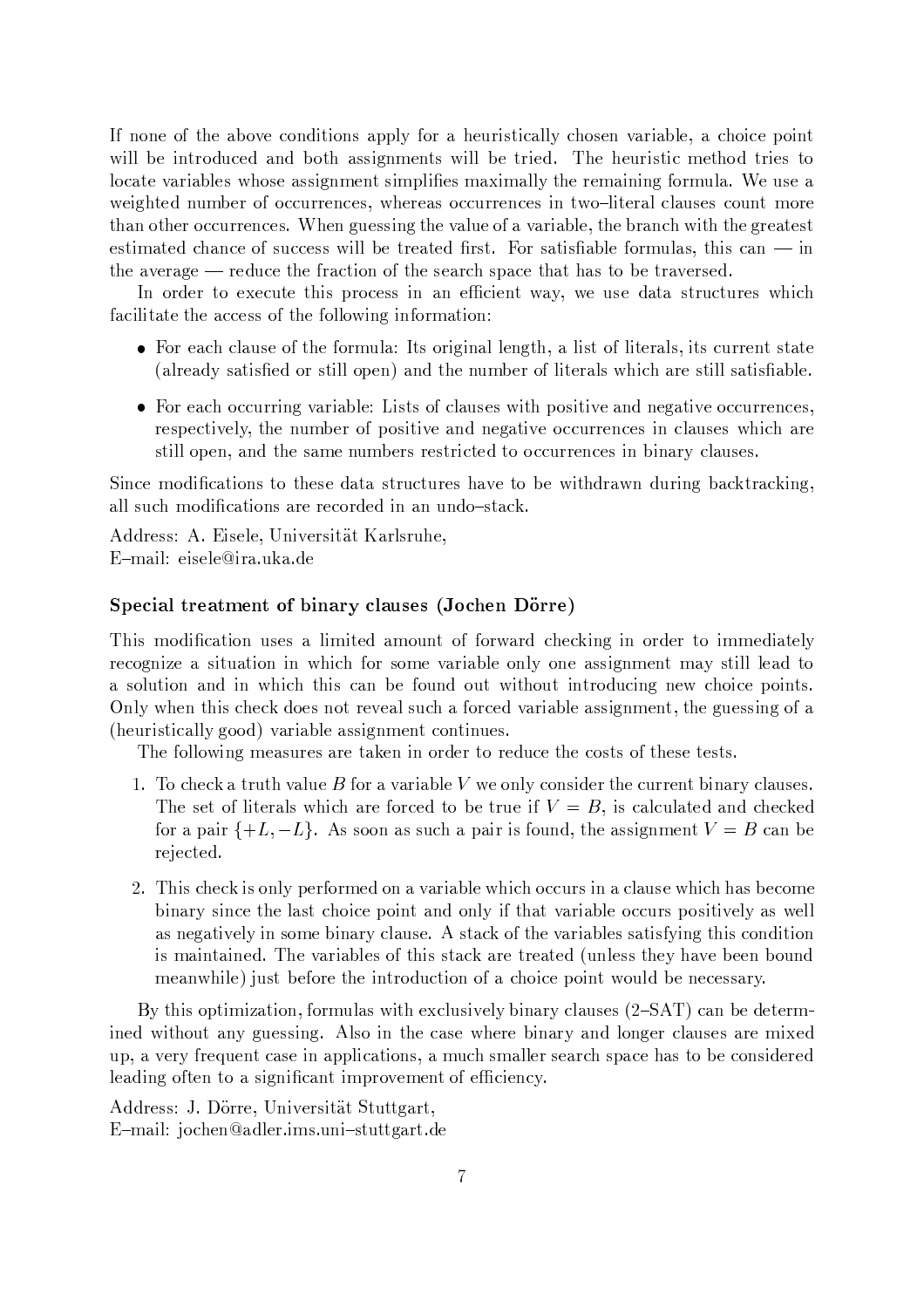#### SAT solver "Pretolani" 5.3

### The B-Reduction Algorithm with Extended 2-SAT Relaxation. (G. Gallo and D. Pretolani)

Our "B-Reduction Algorithm with Extended 2-SAT Relaxation" (BRR for short) is an enumerative method originally stated in terms of Directed Hypergraphs. In the hypergraph setting, a clause corresponds to a directed hyperarc, while a CNF formula S corresponds to a hypergraph  $H_S$ . A B-Reduction  $H_B$  of  $H_S$  corresponds to a Horn subformula  $S_B$ of S, obtained deleting all but one of the positive literals in each non-Horn clause; S is satisfiable if and only if it admits a satisfiable B-Reduction, i.e. a satisfiable subformula  $S_B$ . A B-Path P in  $H_B$  corresponds to a minimal refutation for  $S_B$ ; in such a refutation, there exists one and only one last clause, i.e. one containing only negative literals. Our algorithm actually reduces a SAT problem to a (possibly exponentially large) sequence of Horn-SAT problems; we can formally describe BRR as follows:

#### Algorithm BRR

- Step 0 Let S the input formula; set  $Q = \{S\};$
- If Q is empty, return "no"; otherwise remove a subformula S from  $Q$ ; Step 1
- Apply Unit Resolution to S; if a contradiction is found, go to Step 1; Step 2 if S is solved, return "yes";
- Solve an Extended 2-SAT relaxation; if a contradiction is found, go to Step 1; Step 3
- Select a B-Reduction  $H_B$  of the hypergraph  $H_S$  corresponding to S; Step 4 if  $H_B$  is satisfiable, return "yes"; otherwise select a B–hyperpath  $\Pi\subset H_B;$
- Let  ${n_1, \ldots, n_k}$  the negative literals of the negative clause in  $\Pi$ ; Step 5 add to Q the subformulas  $S_1, S_2, \ldots, S_k$  generated from S as follows: in formula  $S_i$ :  $n_i$  is set to false, and  $n_j$ ,  $1 \leq j \leq i$ , are set to true. Go to Step 1.

The Extended 2–SAT relaxation searches a truth assignment satisfying the subset of  $2$ clauses (clauses of 2 literals) in S with the following restriction: a truth assignment which makes all the literals in a 3-clause false is rejected. Steps 2), 3) and 4) are formulated as path problems on hypergraphs, and implemented as hypergraph algorithms; a linear time implementation of Unit Resolution is used in Step 2).

A first version of this algorithm, in which Step 3) is omitted, is described in: G. Gallo and D. Pretolani: "A New Algorithm for the Propositional Satisfiability Problem", TR-18/92, Dipartimento di Informatica, Universita' di Pisa (to appear on Discrete Applied Mathematics).

Address: D. Pretolani, University Pisa, E-mail: pretola@di.unipi.it